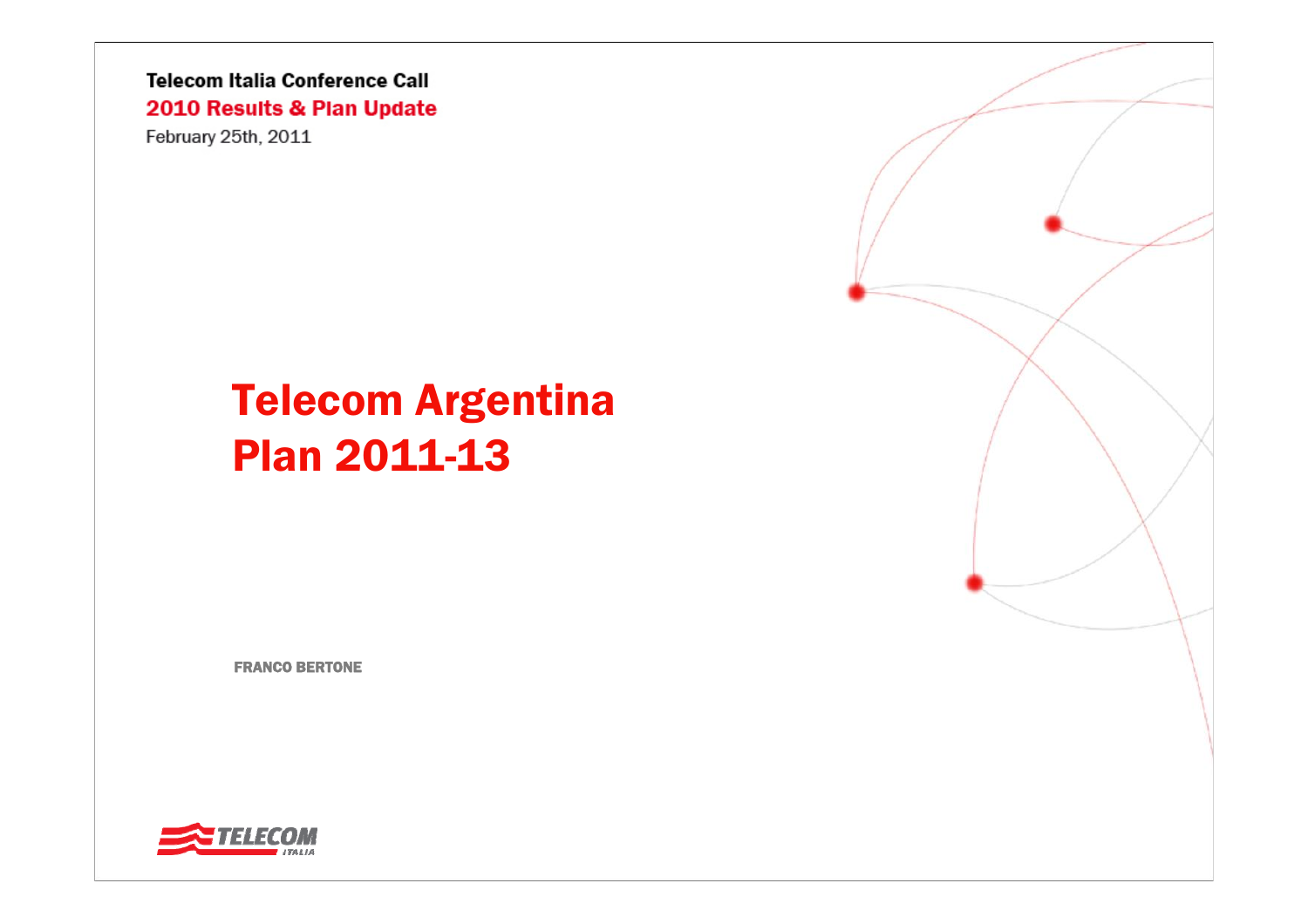## Safe Harbour

These presentations contain statements that constitute forward-looking statements within the meaning of the Private Securities Litigation Reform Act of 1995. These statements appear in a number of places in this presentation and include statements regarding the intent, belief or current expectations of the customer base, estimates regarding future growth in the different business lines and the global business, market share, financial results and other aspects of the activities and situation relating to the Company and the Group.

Such forward looking statements are not guarantees of future performance and involve risks and uncertainties, and actual results may differ materially from those projected or implied in the forward looking statements as a result of various factors.

Forward-looking information is based on certain key assumptions which we believe to be reasonable as of the date hereof, but forward looking information by its nature involves risks and uncertainties, which are outside our control, and could significantly affect expected results.

Analysts are cautioned not to place undue reliance on those forward looking statements, which speak only as of the date of this presentation. Telecom Italia S.p.A. undertakes no obligation to release publicly the results of any revisions to these forward looking statements which may be made to reflect events and circumstances after the date of this presentation, including, without limitation, changes in Telecom Italia S.p.A. business or acquisition strategy or planned capital expenditures or to reflect the occurrence of unanticipated events. Analysts and investors are encouraged to consult the Company's Annual Report on Form 20-F as well as periodic filings made on Form 6-K, which are on file with the United States Securities and Exchange Commission.

Furthermore, the data and information contained in this presentation only refer to Telecom Argentina group and do not include data from its controlling companies Sofora Telecomunicaciones and Nortel Inversora; such companies are part of the business unit Argentina that is consolidated in the Telecom Italia

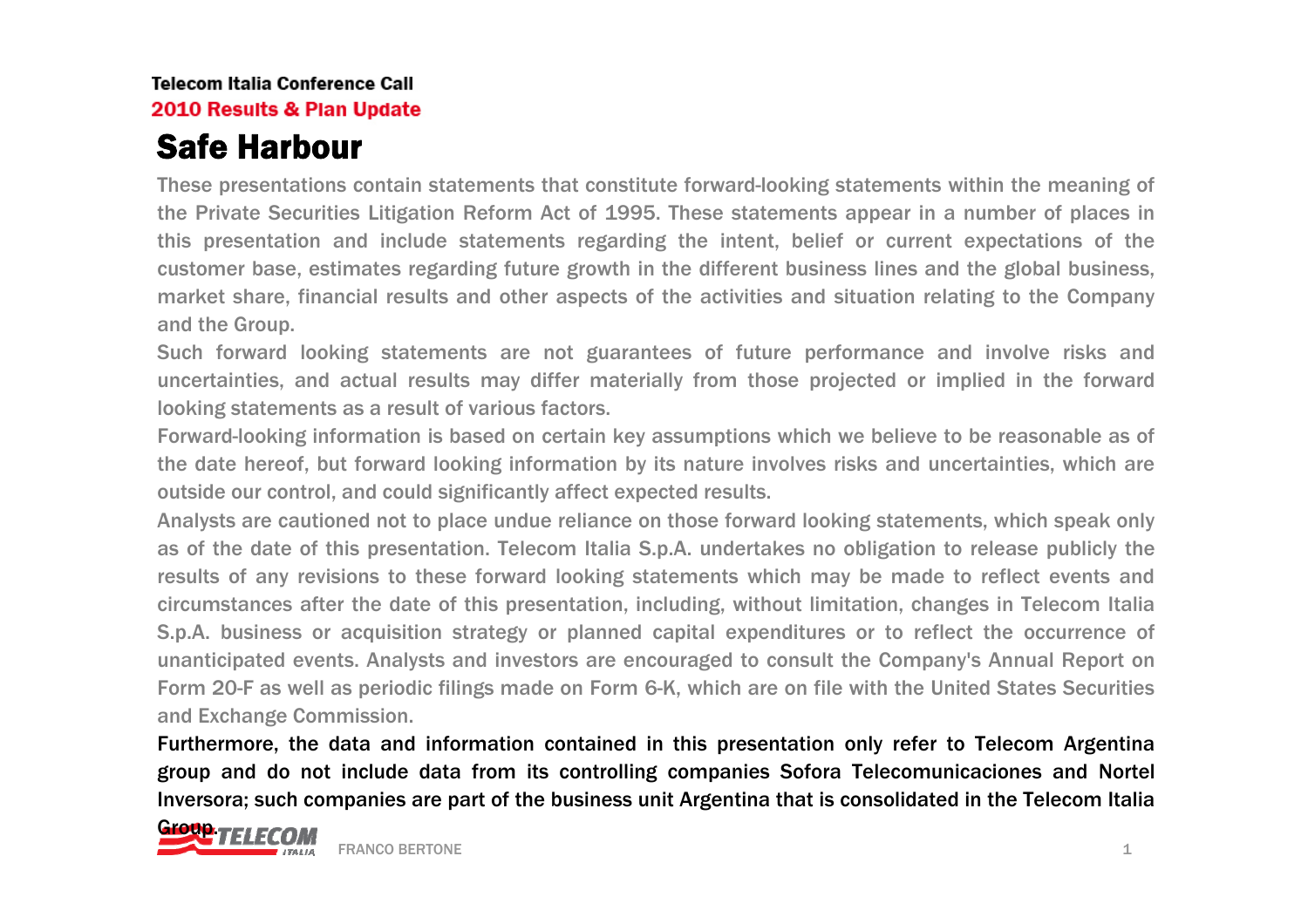### Agenda

## ▶ Telecom Argentina Group 2010 Results (IFRS)

▶ Telecom Argentina Plan

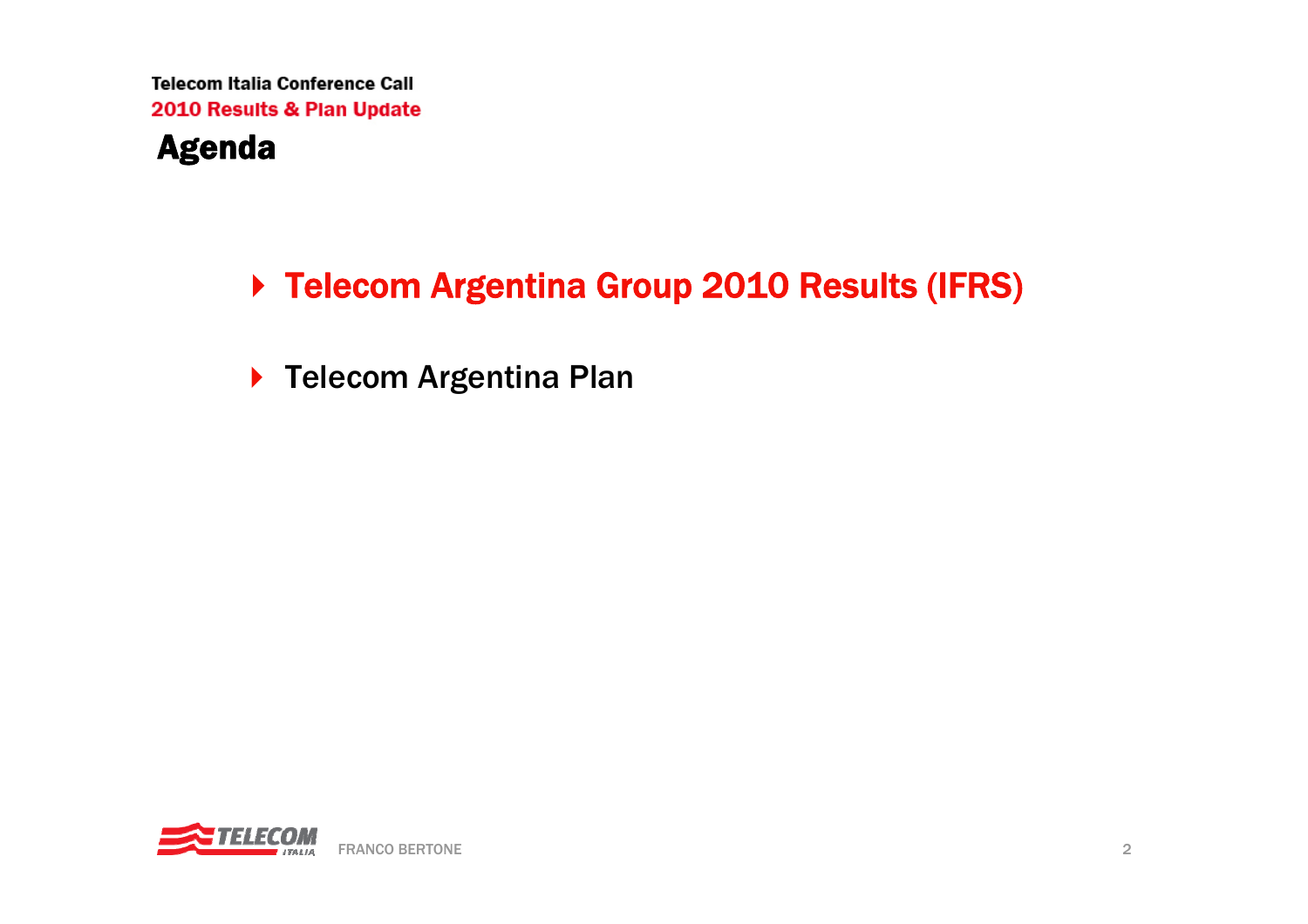### **Telecom Italia Conference Call** 2010 Results & Plan Update 2010 Main Results

*Euros, in million*





- Increasing revenues and customer base in all businesses
- ▶ 4010 revenues growth acceleration
- ▶ VAS+Data+BB accounting for 35% of revenues and growing at a 2x the rate
- ▶ 2010 mobile market leadership with est. 46% of net adds
- ▶ Bundled BB fixed and mobile offer
- ▶ Strong financial position



#### Net Financial Position Evolution (+Cash/-Debt)

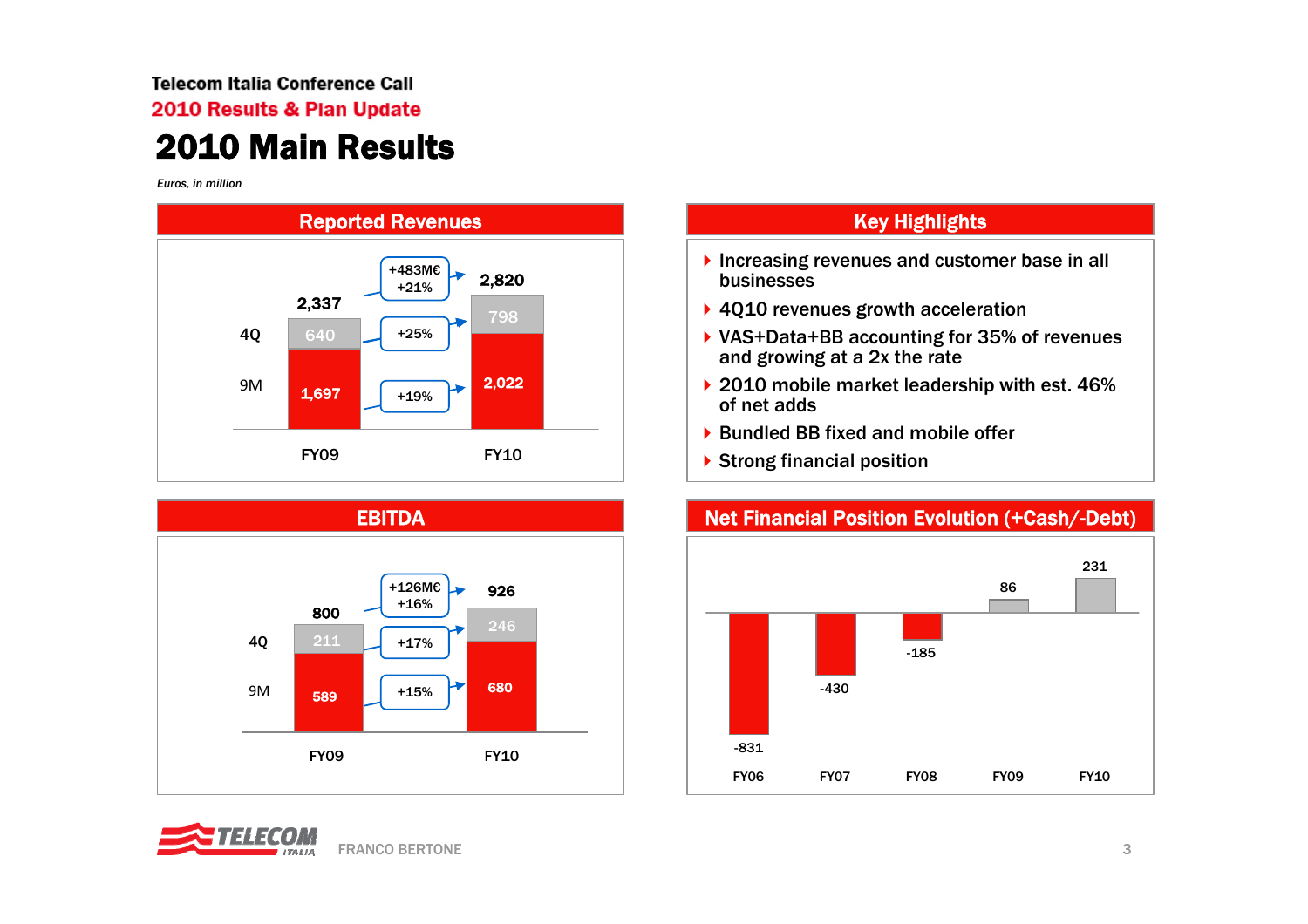#### **Telecom Italia Conference Call** 2010 Results & Plan Update Mobile Business



KPI's



FRANCO BERTONE

- $\blacktriangleright$  46% of estimated 2010 market net adds; 1.2% market share increase YoY
- ▶ Over 50% market share of smartphones sales
- ▶ 9% ARPU growth YoY
- **▶ 3G devices approaching 10% of base**
- VAS reaching 40% of service revenues (46% increase YoY)
- $\blacktriangleright$  High 30/70 postpaid-prepaid mix

in terms of growth under IFRS for 2009 and 2010.



#### Service Revenues & VAS<sup>(1)(3)</sup>

(1) Argentinean Operation only

- (2) Estimated, data not available for 4Q10
- 4(3) Net of Intercompany

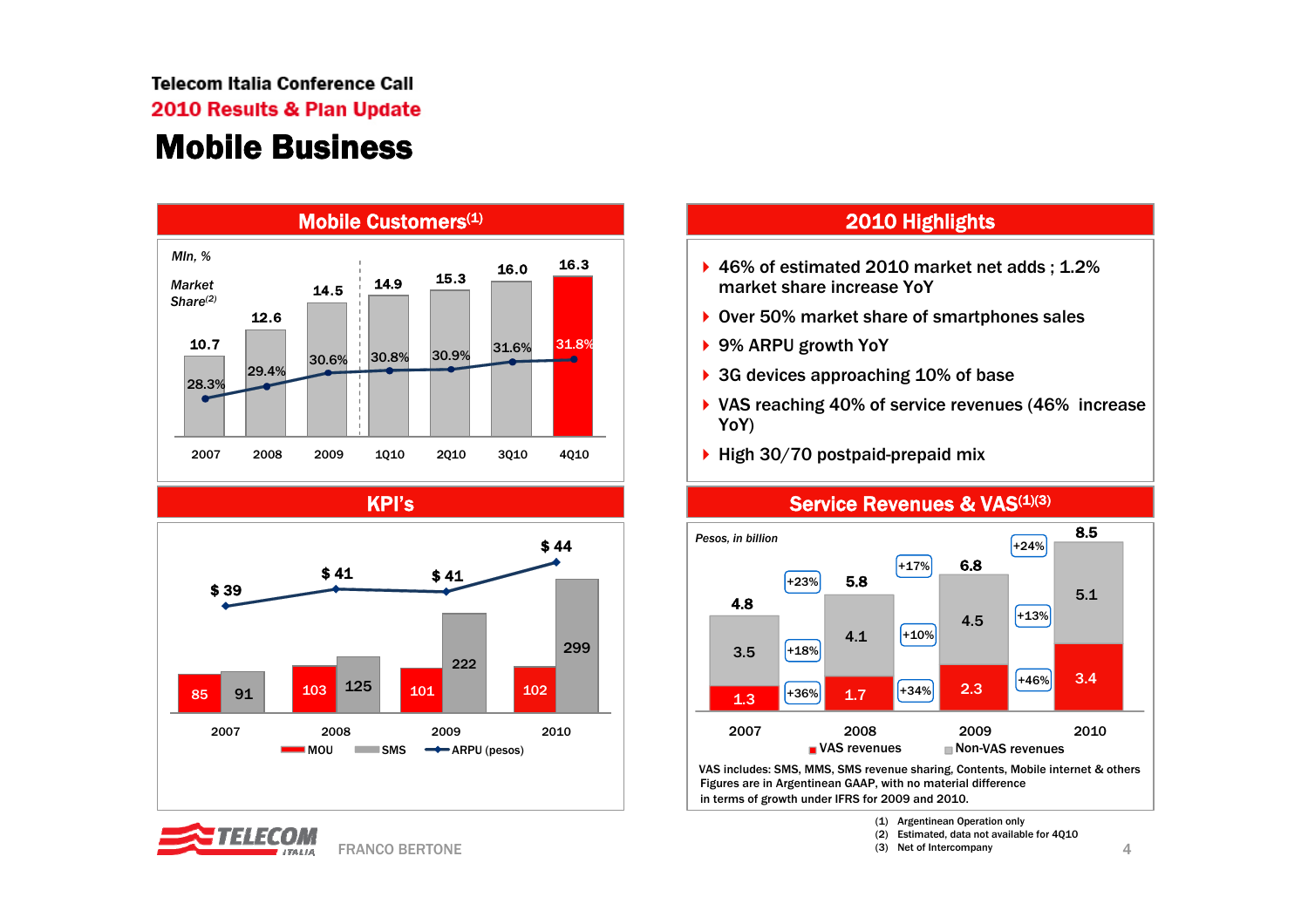2010 Results & Plan Update

### Fixed Business



BB ARPU & Churn





(1) Estimated, data not available for 4Q10

FRANCO BERTONEEstados de la contrada de la contrada de la contrada de la contrada de la contrada de la contrada de la contrad<br>En la contrada de la contrada de la contrada de la contrada de la contrada de la contrada de la contrada de la

#### 2010 Highlights

- marginal growth
- ▶ Regulated revenues participation down 7 p.p. to 44%
- ▶ Fixed ARBU up 5% despite frozen tariffs
- ▶ BB revenues reached 30% of fixed business passing voice revenues (net of monthly fee)

Fixed Revenues Breakdown

- ▶ BB ARPU up 14%
- ▶ BB churn down to 1.4% from 1.8% in FY09
- **→ 30% of BB net adds in voice bundled offers**



Figures are in Argentinean GAAP, with no material difference in terms of growth under IFRS for 2009 and 2010.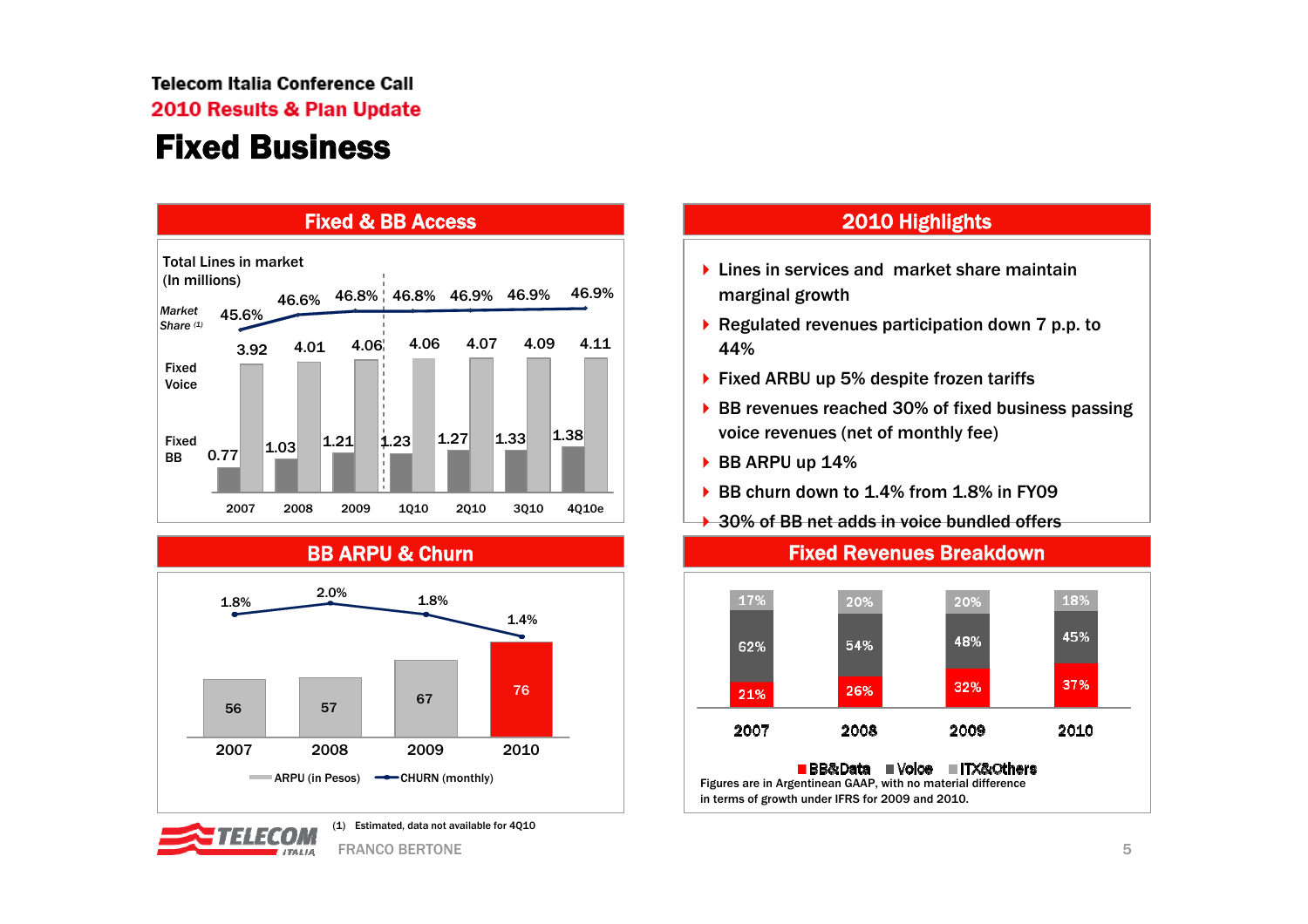### Agenda

▶ Telecom Argentina Group 2010 Results (IFRS)

▶ Telecom Argentina Plan

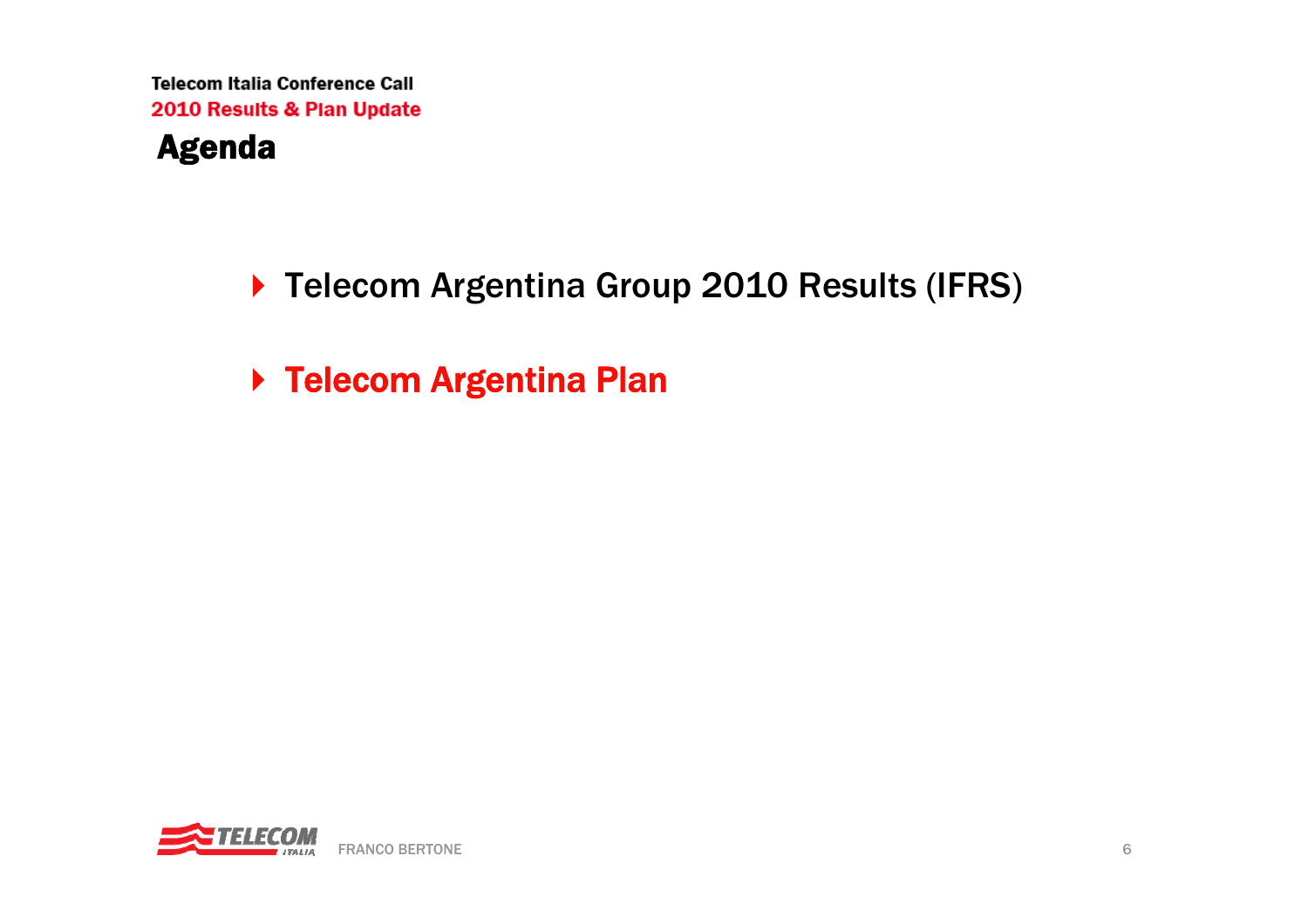2010 Results & Plan Update

### Latam Market





FRANCO BERTONEE and the contract of the contract of the contract of the contract of the contract of the contract of the contract of the contract of the contract of the contract of the contract of the contract of the contract of the cont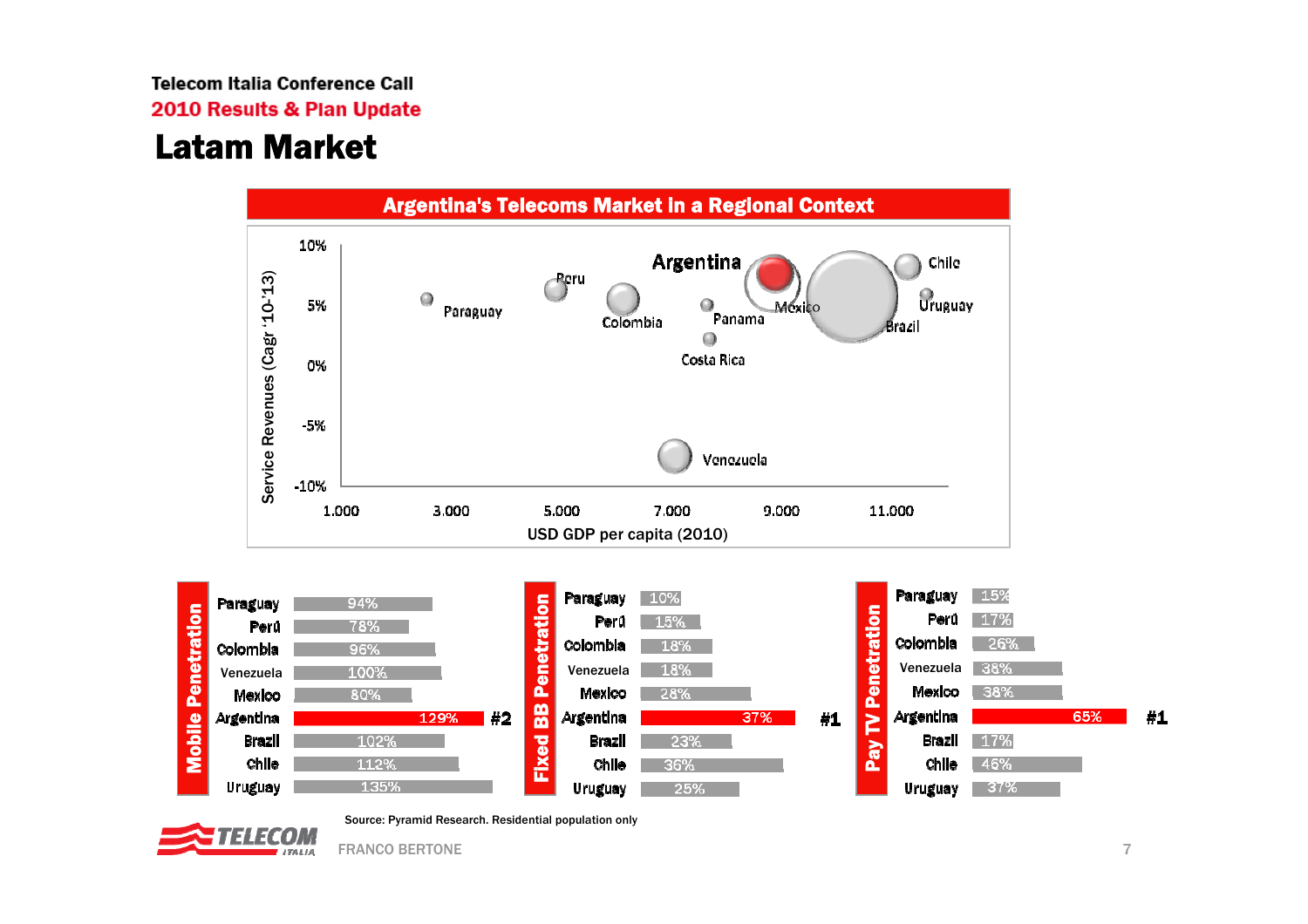#### 2010 Results & Plan Update

### Argentina: TLC Competitive Landscape Snapshot



*Source: Telecom Argentina* (1) Does not include trunking subscribers (2) Source: Pyramid Research. Fixed line penetration residential only The Market Share for 4Q is a Company estimate

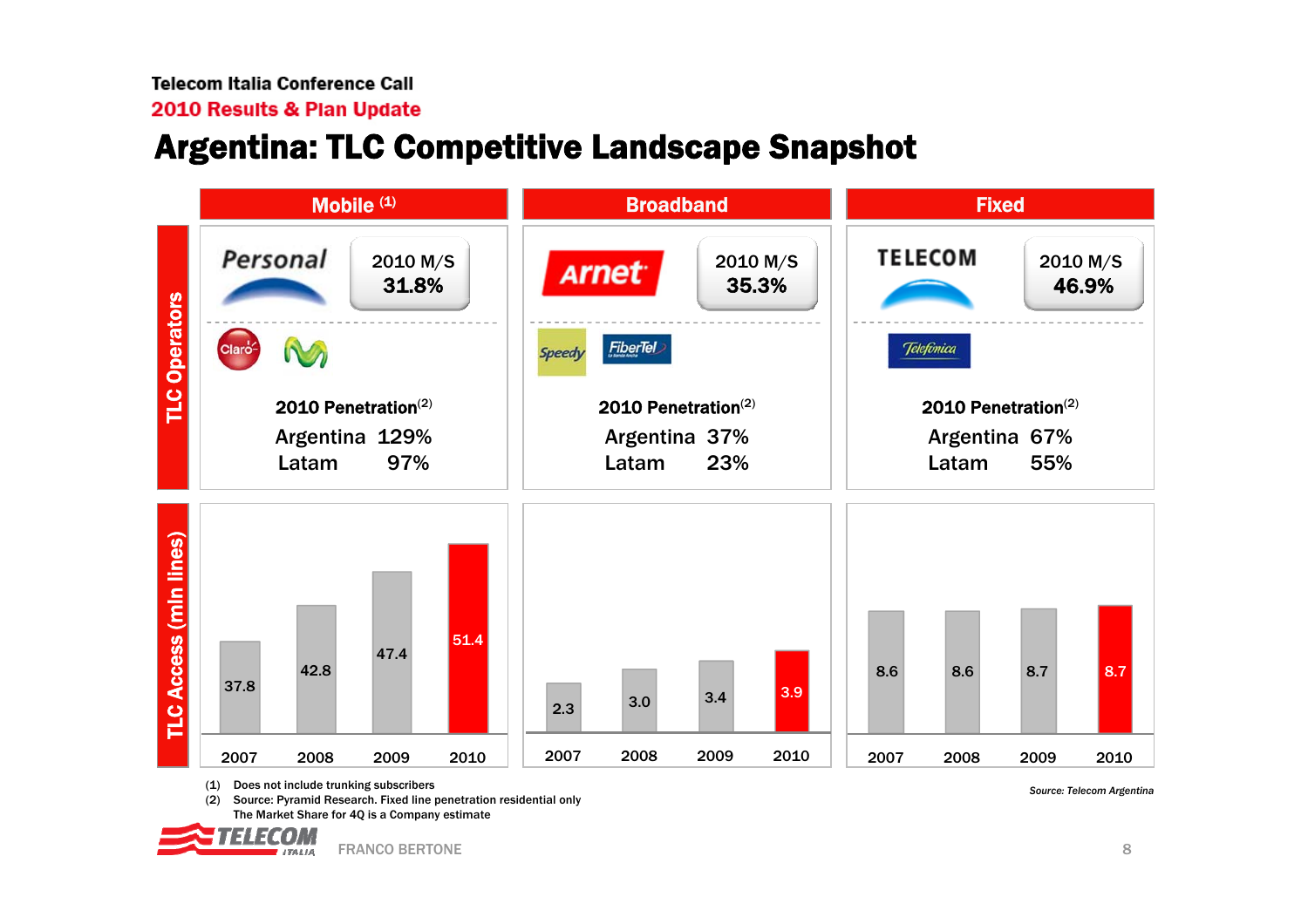#### **Telecom Italia Conference Call** 2010 Results & Plan Update Regulatory Environment

#### Fixed Business

#### Current Regulatory Framework

- ▶ Fixed voice tariffs frozen since Jan 2002
- ▶ BB unregulated prices
- ▶ Universal Service implemented as incumbent: no cash contribution required
- ▶ Triple play currently not allowed to Telcos

#### Expectations over the next three years

- ▶ Number Portability
- ▶ Video incorporated into VAS licences
- ▶ Growing interest of federal and local Government in the telecommunications infrastructure

#### Mobile Business

#### Current Regulatory Framework

- ▶ Number Portability by YE 2011
- ▶ Unregulated prices
- ▶ 50 MHz frequency cap
- ▶ Limited MVNO participation
- ▶ Universal Service partly contributed with shared mobile access infrastructure

#### Expectations over the next three years

- ▶ 850–1.900MHz spectrum auction with current frequency cap
- ▶ AWS (Advanced Wireless Service) 1.700 -2.100Mhz spectrum auction with separate frequency cap
- ▶ Shift from CPP F2M to mobile termination rates

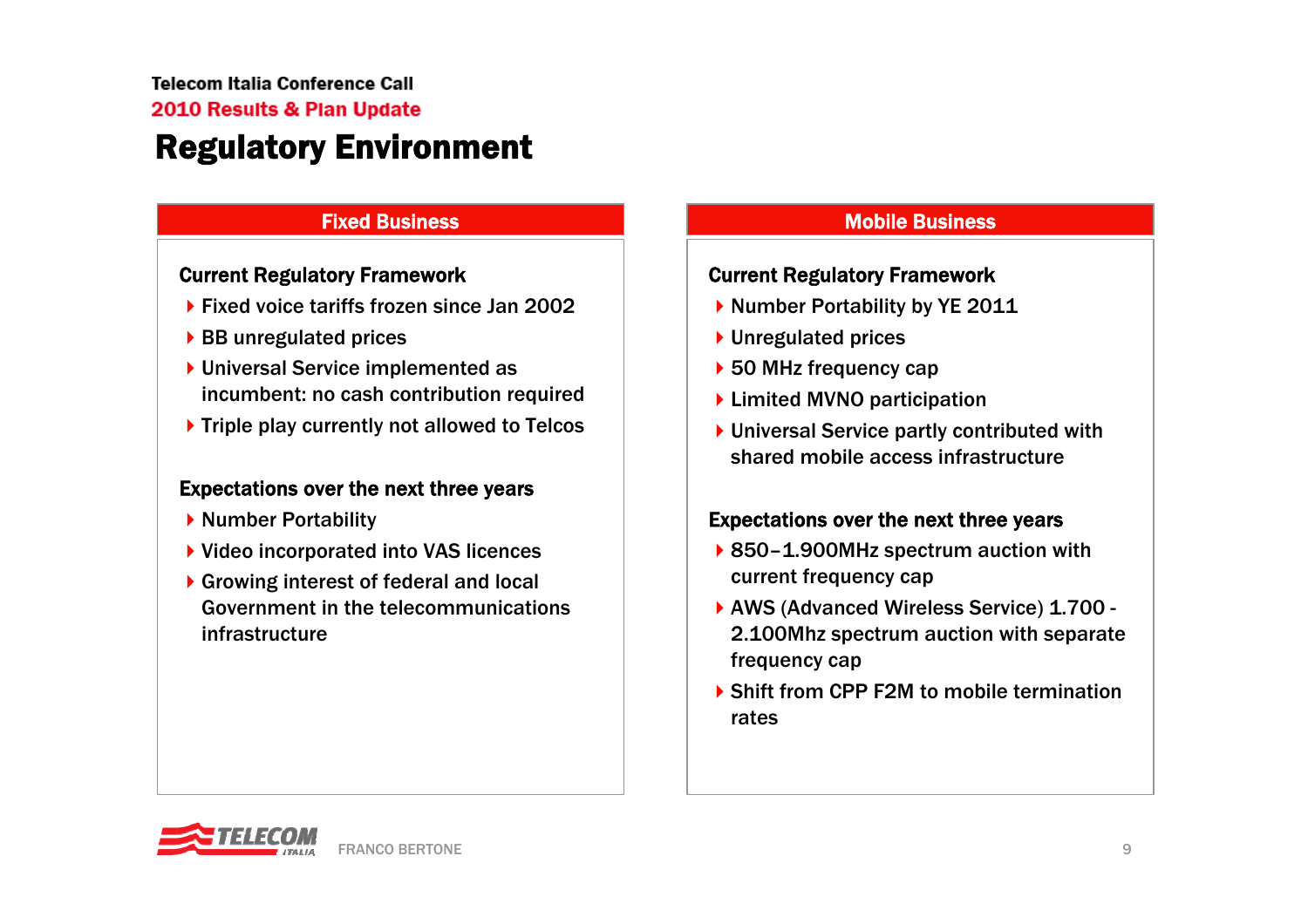### Mobile Business: Main Goals and Action Plan



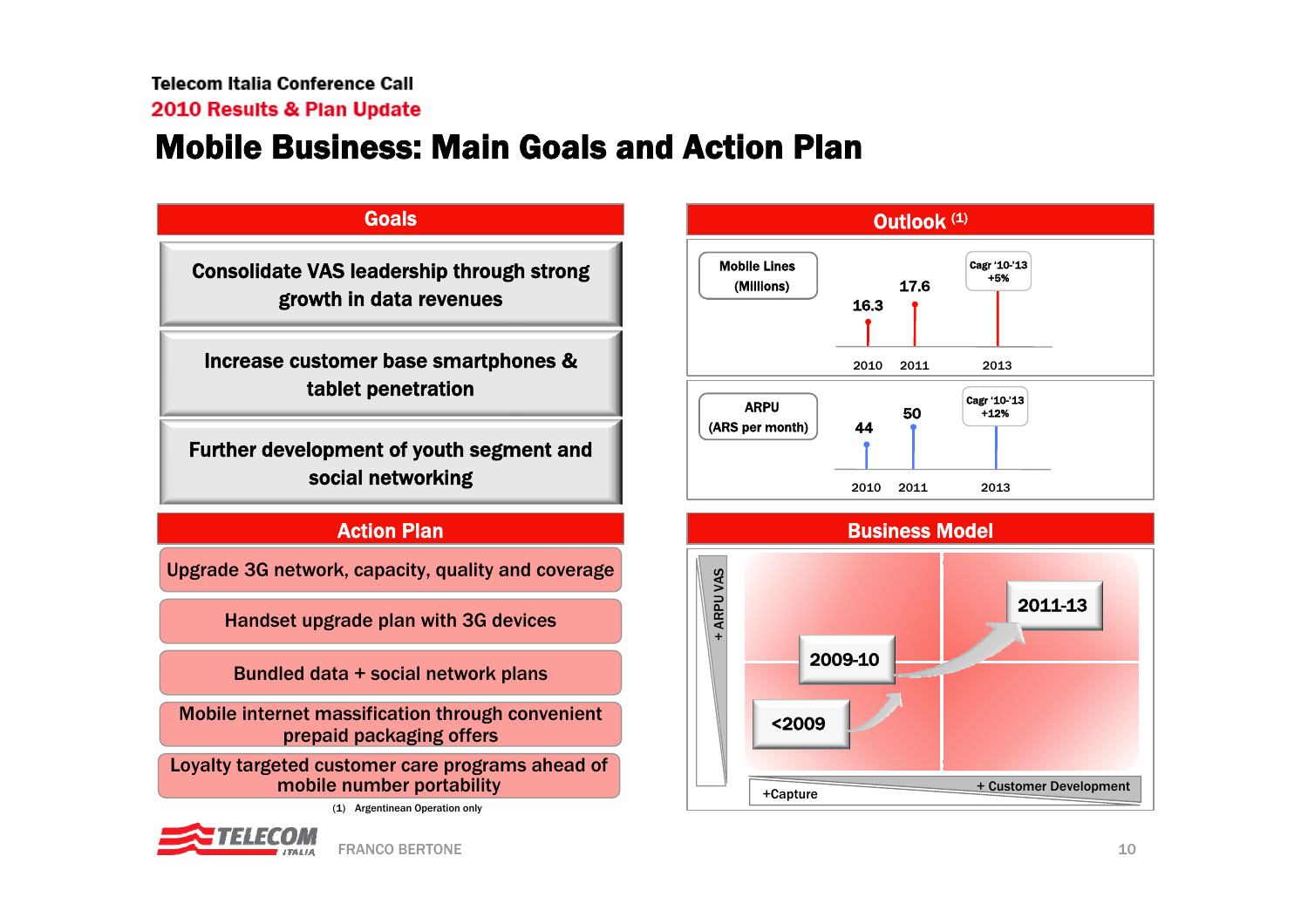### Fixed Business: Main Goals and Action Plan



**JTSIIS**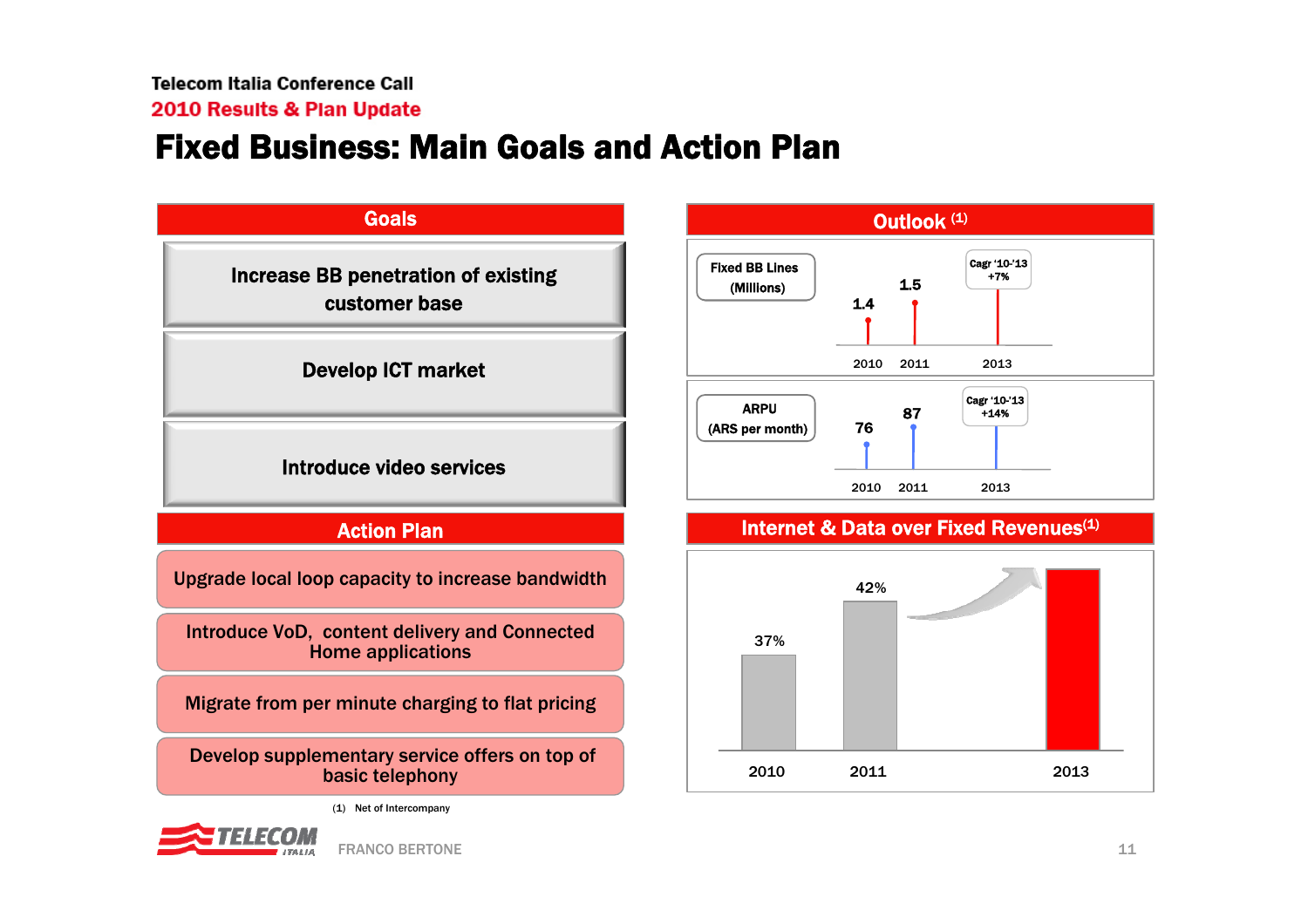2010 Results & Plan Update

### Revenues & Ebitda Outlook



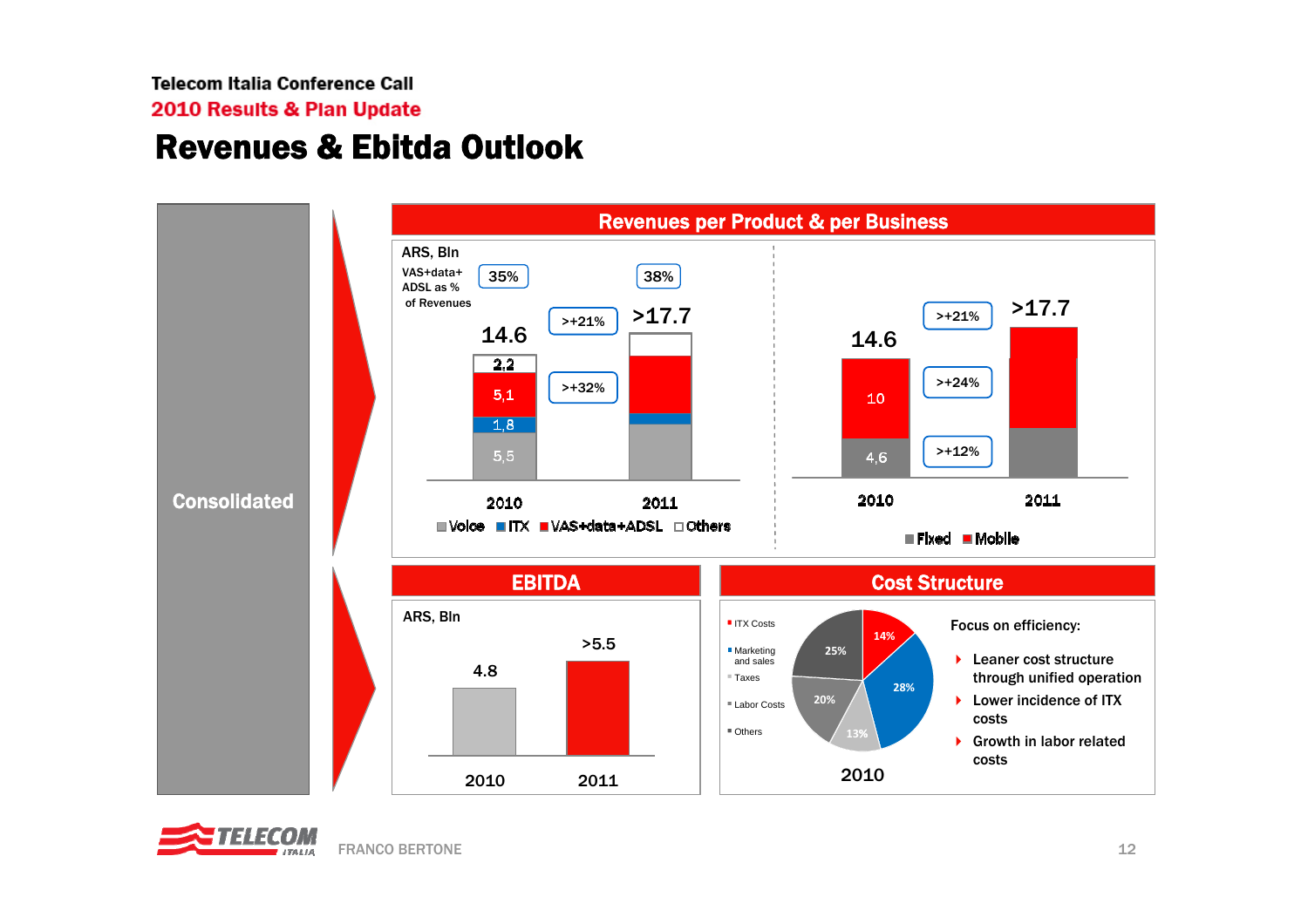2010 Results & Plan Update

### CAPEX Plan



\*Include SAC Mobile & Internet

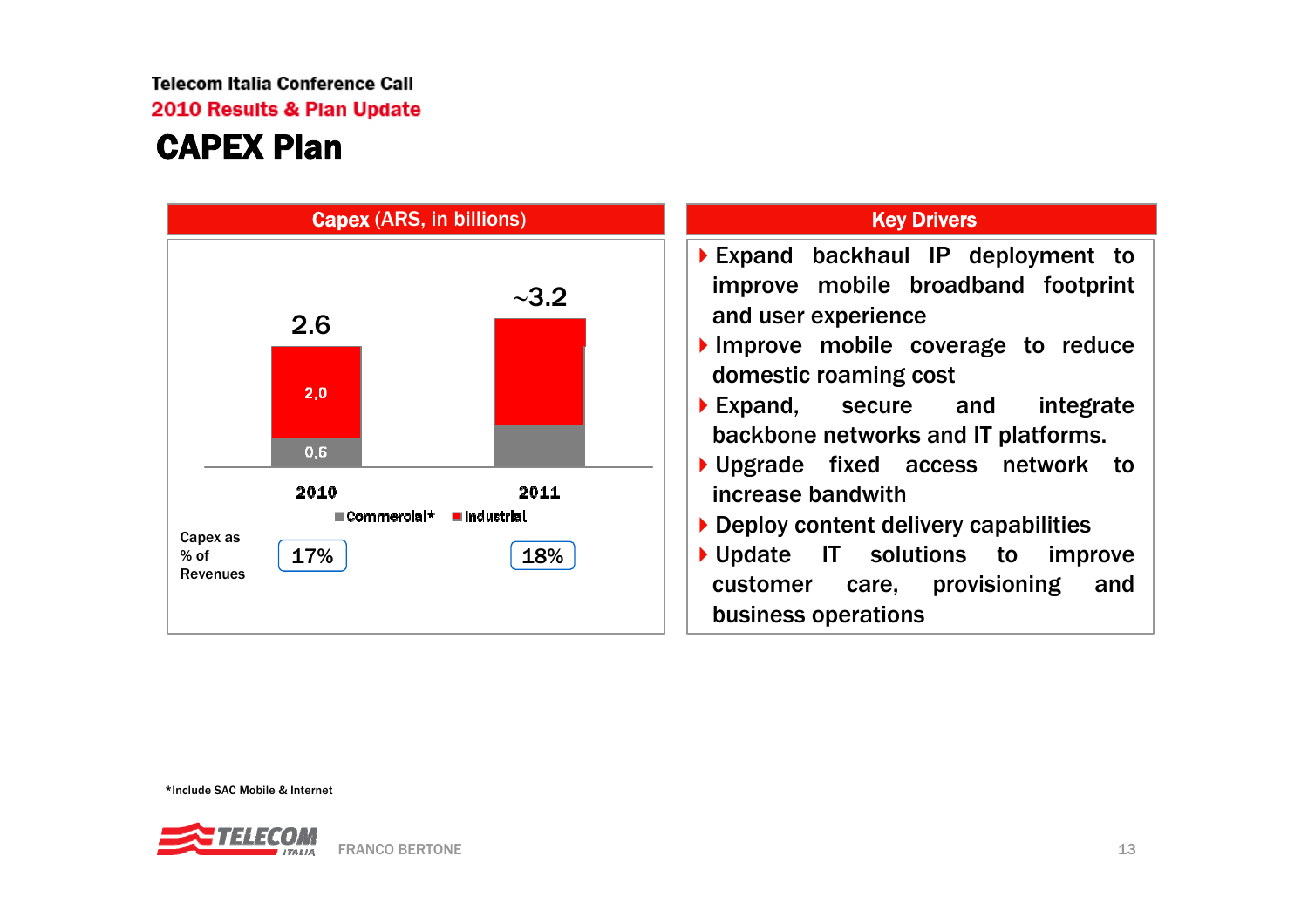### Telecom Argentina – Main Takeaways

| <b>Market</b><br><b>Growth</b> | <b>Competitive</b><br>Edge                      | <b>Convergence</b>                                                     | <b>Business</b><br><b>Model</b>                 |  |
|--------------------------------|-------------------------------------------------|------------------------------------------------------------------------|-------------------------------------------------|--|
| <b>Mobile business</b>         | <b>Focus on innovation and</b><br>customer care | <b>CAPEX &amp; OPEX efficiency gains from</b><br>integrated operations | Proven track record of<br>sustainable growth in |  |
| <b>Fixed BB</b>                |                                                 |                                                                        | revenues, margins and market                    |  |
| <b>Mobile BB</b>               | State -of -the -art<br>infrastructure           | <b>Convergent view on product</b><br>development                       | share                                           |  |
| <b>ICT and Data</b>            | <b>Top-brand recognition</b>                    |                                                                        | <b>Strong cash flow generation</b>              |  |
| <b>OTT and Video</b>           | <b>Fully integrated operation</b>               |                                                                        | <b>Reduced FX exposure</b>                      |  |
|                                |                                                 |                                                                        |                                                 |  |



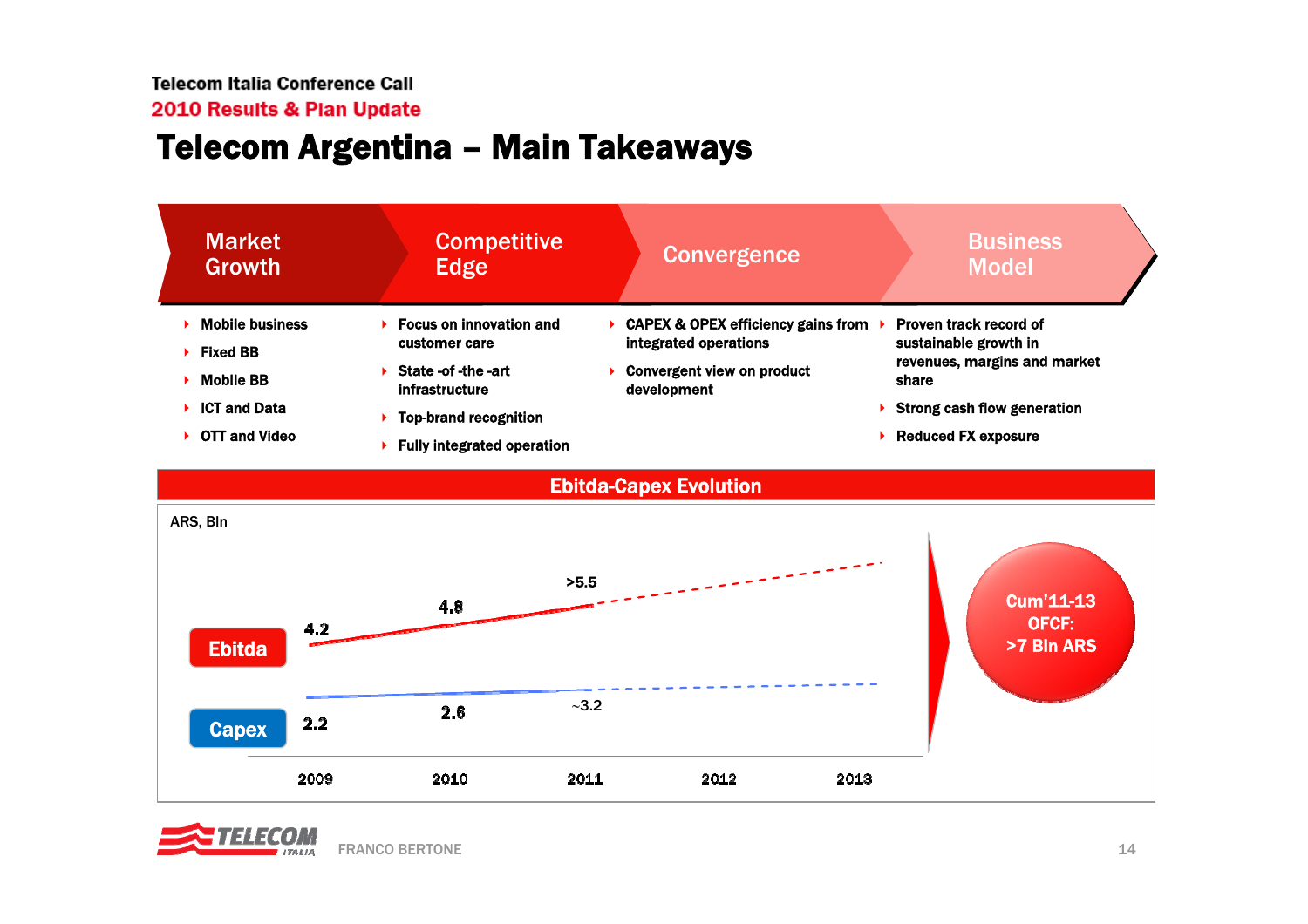Back Up

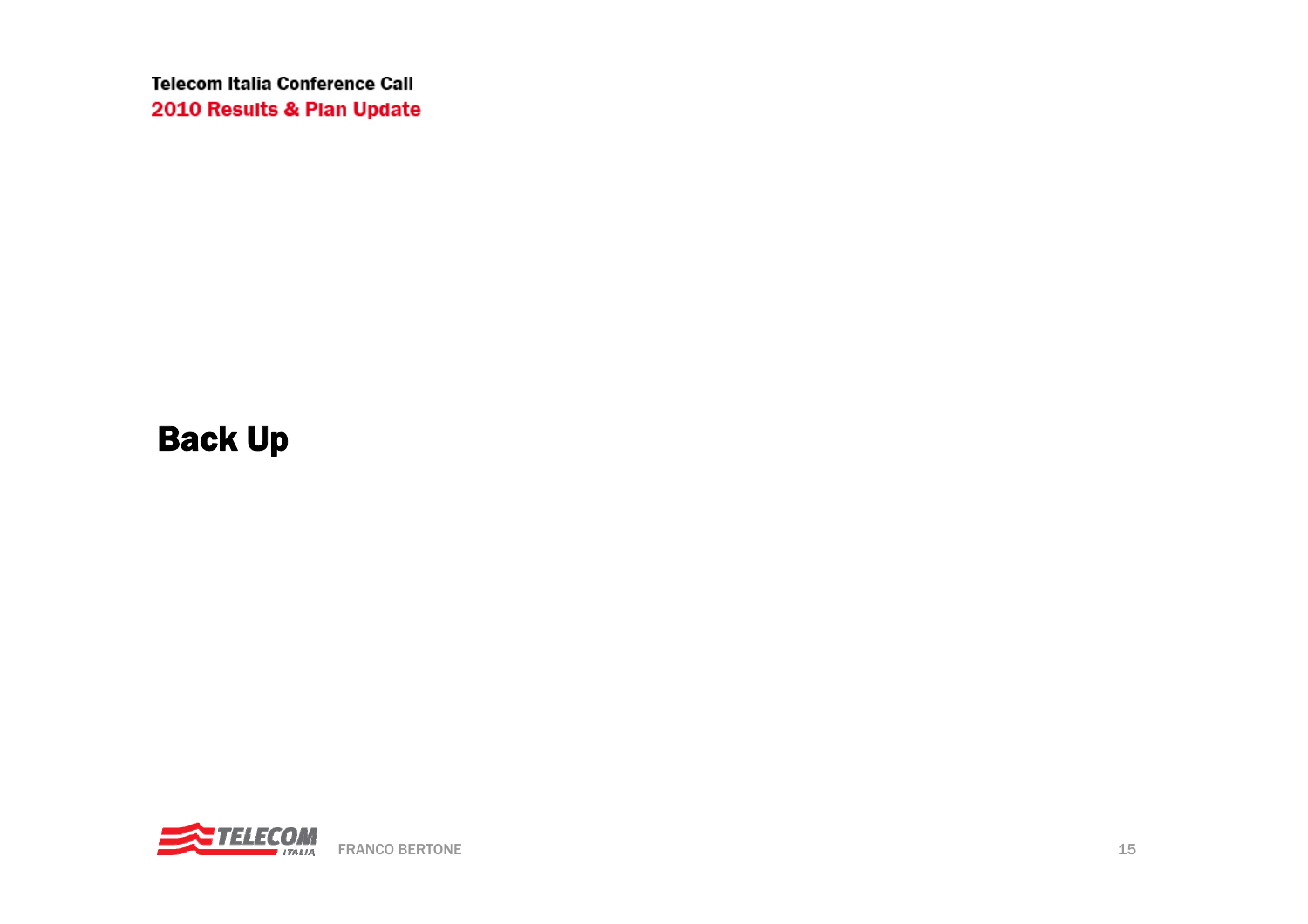### 2010 Results & Plan Update Telecom Argentina Footprint